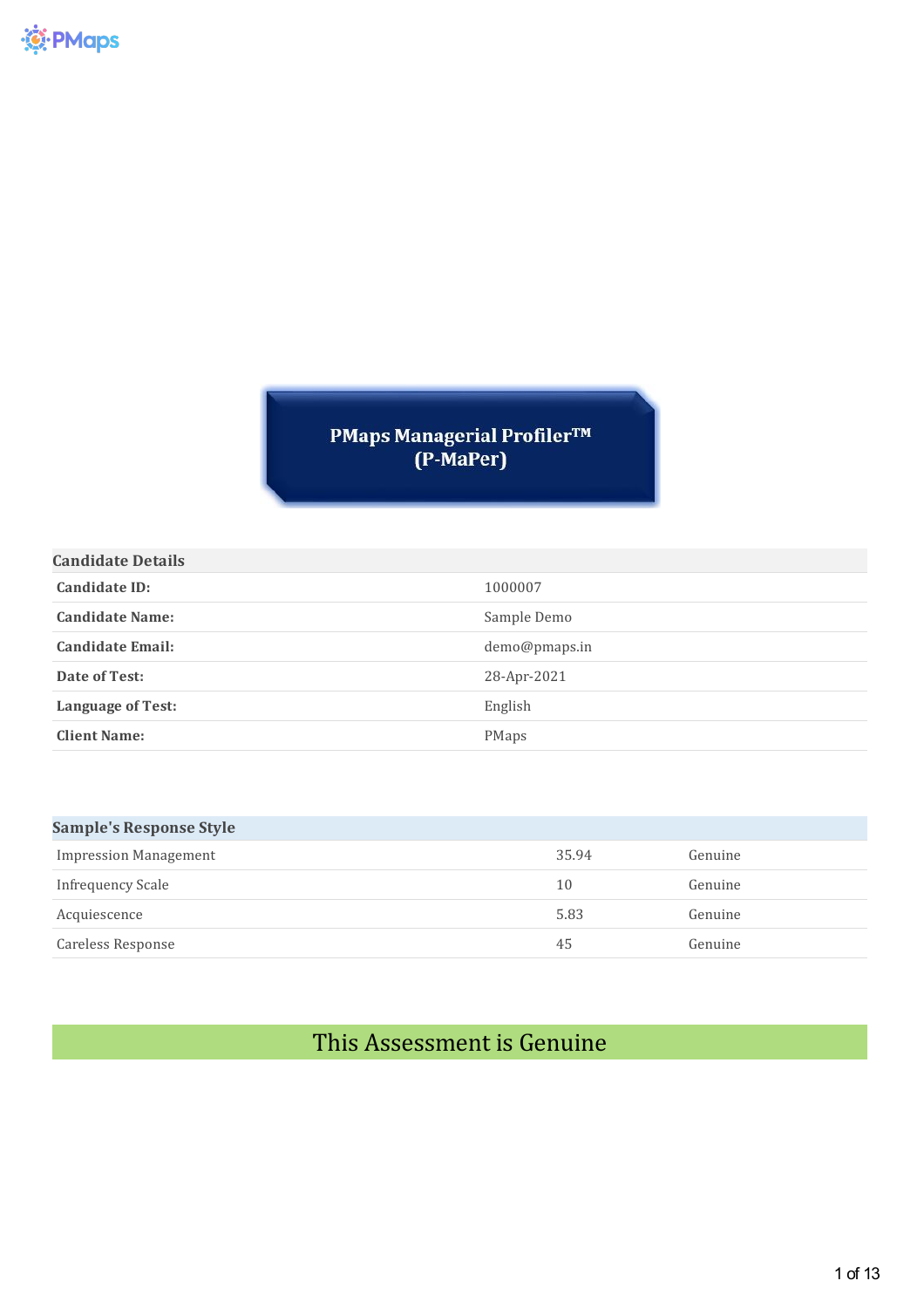# **Managerial Quotient**



Sample may have the required business intelligence and understanding of business processes while handling any project/task or dealing with team members within the organization but may not pay attention to the long-term vision. Even though Sample may have the desired consciousness towards the achievement of the given project/target, there is an equivalent requirement of emotional intelligence to be displayed at the work environment. In case of any unforeseen challenges in project deliverables or target achievements, s/he may face difficulty in bringing up the team's motivation and mentoring them in the right direction. Sample may have an open approach to deal with her/his team members, but s/he may be somewhat restrictive in accepting any suggestions or feedback from the team members.

### **Sample's Managerial Competencies- Summary**

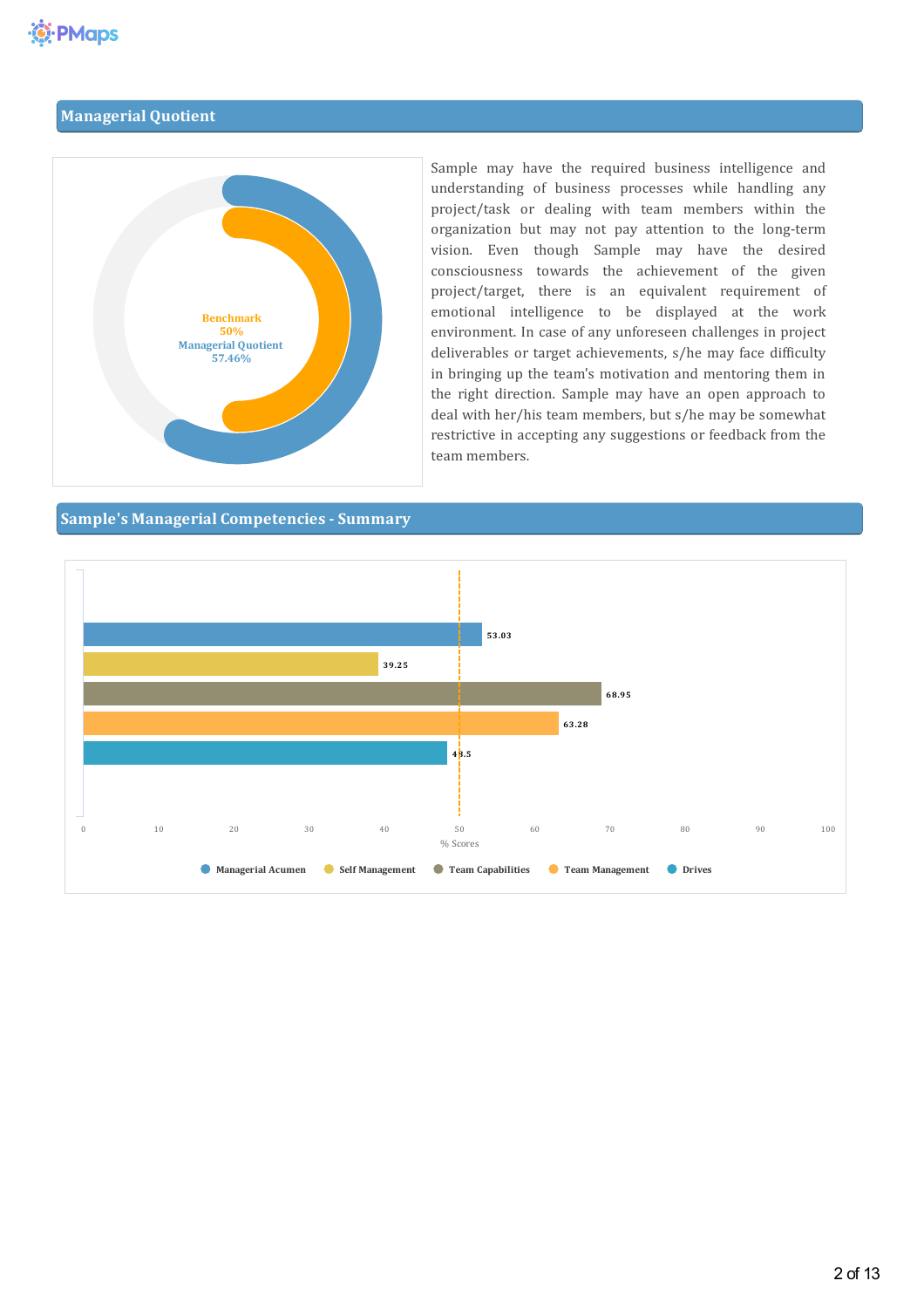rational solution to the problem.



- Sample's approach to always use practical ideas may hamper her/his creative approach to offer solutions.
- Sample's approach to resolving problems may be limited to tried and tested methods.
- Sample's flexible attitude may restrain her/him to adhere with organizational standards to solve a given problem in hand.
- If the solution offered by Sample requires rigorous detailing then, s/he may ignore the accuracy and quality of the solution offered.
- Sample may prefer to solve a problem by communicating with team members and taking their suggestions.
- Sample may have free- spoken attitude regarding the settlement of a problem with her/his team members.
- Sample's expedient attitude may restrain her/him to plan out step by step processes to achieve any goals.
- Sample may not have task and goal oriented approach, hence, s/he may not be able to focus on details while making any plan of action.
- Sample may make plans and processes in traditional ways, but in case of specific requirement s/he may not follow diverse procedures to create a specific plan of action.
- Sample's inclination to emphasize more on practical realities over innovative thinking may curb her/his ability to derive different strategies.
- While making a plan of action, Sample may prefer to use existing strategies over any new strategies to achieve organizational goals.

#### **Self Management Low**

- Sample may have moderate emotional maturity during any tough or critical situation, that may affect her/his decision making capability.
- Sample may find her/himself unperturbed during any panic/challenging situation utilizing all her/his confidence in finishing the target or a goal.
- Sample may bring tranquility to the table while working with her/his team members for the achievement of common goals positively impacting her/his decision making.
- Sample may have a tendency to act impulsively, result in, s/he may find it difficult to manage, control over self and may feel stressful and anxious to handle workplace pressures.
- Sample may not work in defined parameters. This may result in difficulty to meet the required outcomes through her/his responsibility and ownership.
- Sample's expedient attitude may restrain her/him to take adequate responsibility in given organization standards.
- Sample may not give up easily when things go wrong and will be able to make decisions confidently.

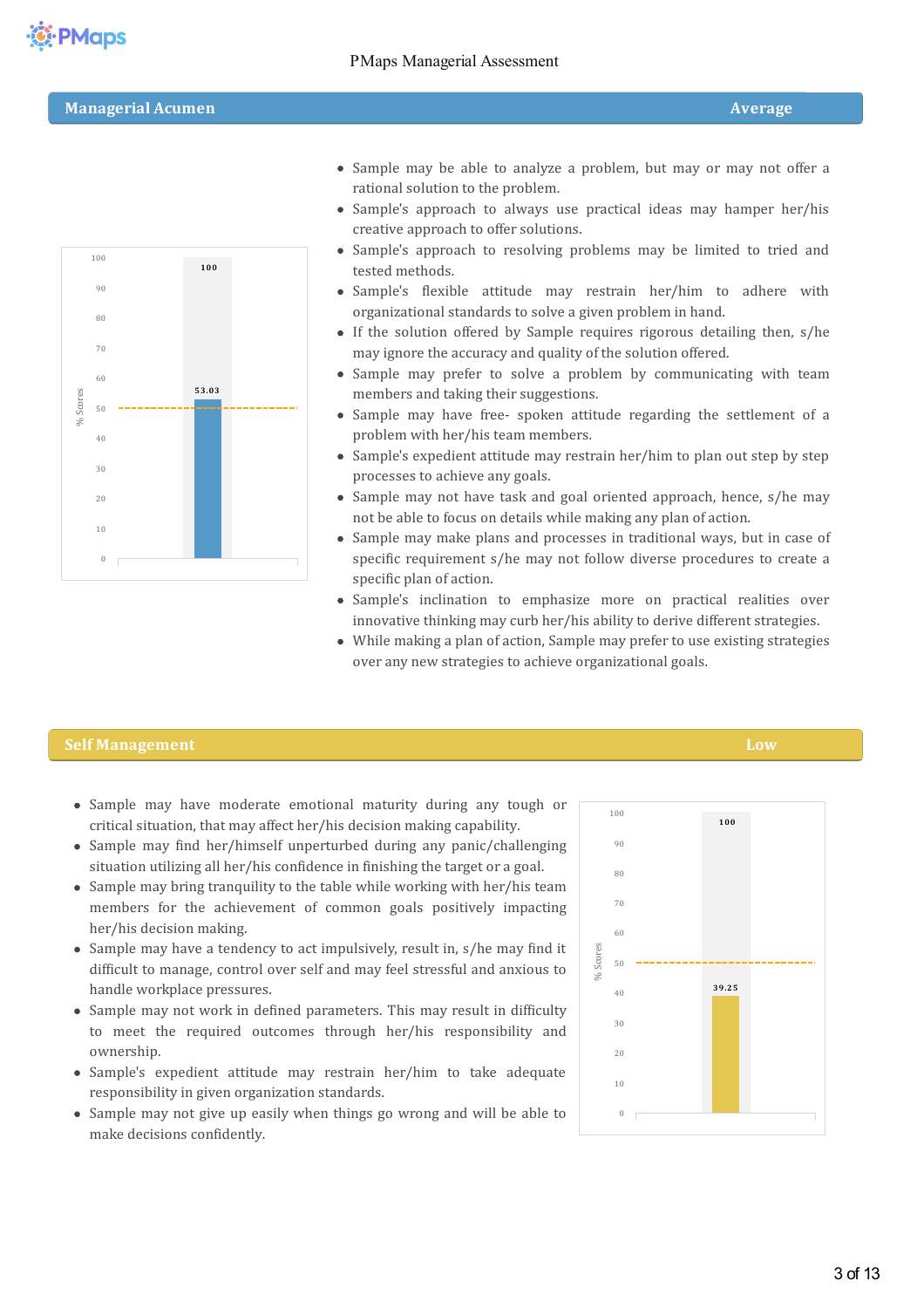# **Team Capabilities Above Average**



- Sample may find it comfortable to start conversation with her/his team members to take collective decisions.
- Sample may prefer to take opinions from other team members by accepting advice or suggestions offered by them.
- Sample's less assertive attitude may not effectively build collaboration within team members that may hamper the work to be done effectively.
- Sample may try to understand other team members' points, ideas to maintain a cooperative working environment.
- Sample's optimistic behaviour while working with other team members may motivate them to participate in any decision making process.
- Sample may easily share and communicate any issues or projects with the team members that may give them comfort to work mutually.
- $\bullet$  To manage a conflict within the team, Sample may express her/his views respectfully and try to resolve arguments with straightforward attitude.
- Sample may actively manage a conflicting situation within her/his team and may try to take further steps to resolve the same.
- $\bullet$  Sample may lose her/his temper at the time of addressing any conflict within her/his team, that may result in on the resolution of the conflict.
- When a conflict within a team involves a controversial or unpopular decision, then Sample may resist or avoid such conflicting situations.

### **Team Management Average**

- As a mentor to other team members, Sample sometimes may not be able to accurately share the information, knowledge or insights with other team members to achieve the common goals.
- Sample may be well aware about her/his own abilities before directing or mentoring her/his team members.
- Sample may not plan out a format or process to mentor her/his team members and may also transfer only limited knowledge to them that may restrain them from showcasing high performance.
- Sample may have an inclination to support and help her/his team members to link their professional goals with the organizational values in order to achieve the organizational goals.
- Sample's comfort with existing processes and rules within the organization may restrict her/him to propose the team members to implement innovative strategies at the time of handling new assignments.
- Sample's traditional assumptions may restrict her/him to coordinate effectively and adapt fresh ideas or perceptions given by the team members from culturally different backgrounds.
- Sample may acknowledge the efforts and working style of culturally different team members on any project or task.
- Sample may provide attention for listening to diverse other team members personal experiences or thoughts to work better with them within organization.



- 
-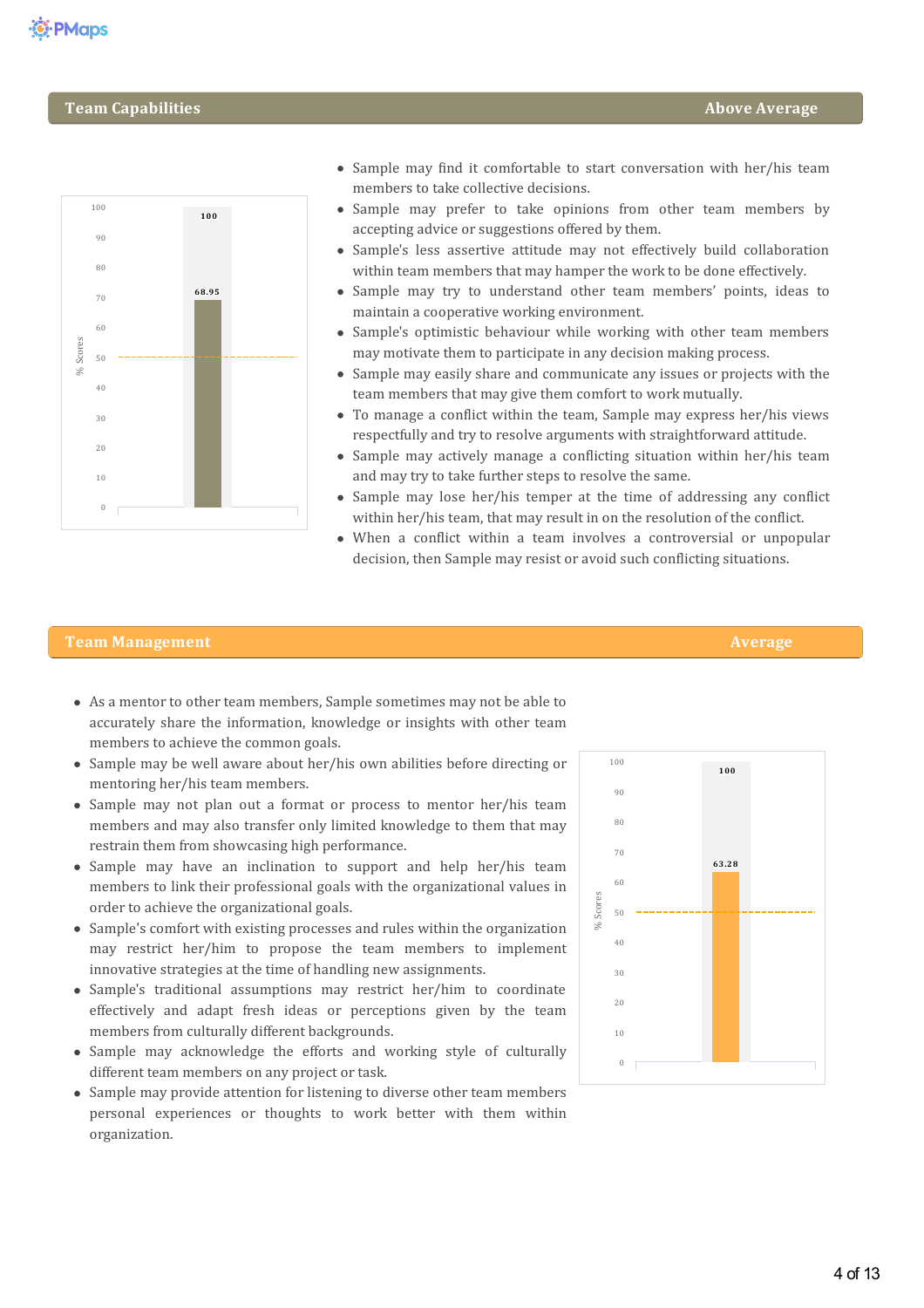# **卷 PMaps**

### **Drives Low**



- Sample may have inhibited approach towards completion of any task in hand and has more inclination towards immediate deliverables. Also, s/he may not very motivated to focus quality of work and its long term impact.
- Sample may show little impatient at work and may take decisions impulsively. It may motivate her/him at work, but her/his impatience and excitement may also result in increased stress levels that may affect her/his productivity level.
- Sample may have an unjustified fear of making mistakes and excessively preoccupied her/himself in random thought processes that may reflect negative evaluation about her/himself.
- In order to build trustworthy relationship with team members, Sample may try to create a positive environment while regularly communicating with the team members.
- Sample may try to display attachment and connection with the team members by anticipating their needs, that helps Sample to motivate the team members to achieve deadlines.
- In difficult scenarios, Sample may find her/himself in a confused state while making a decision. As a result, Sample may have difficulty to channelize her/his energy within her/his team members.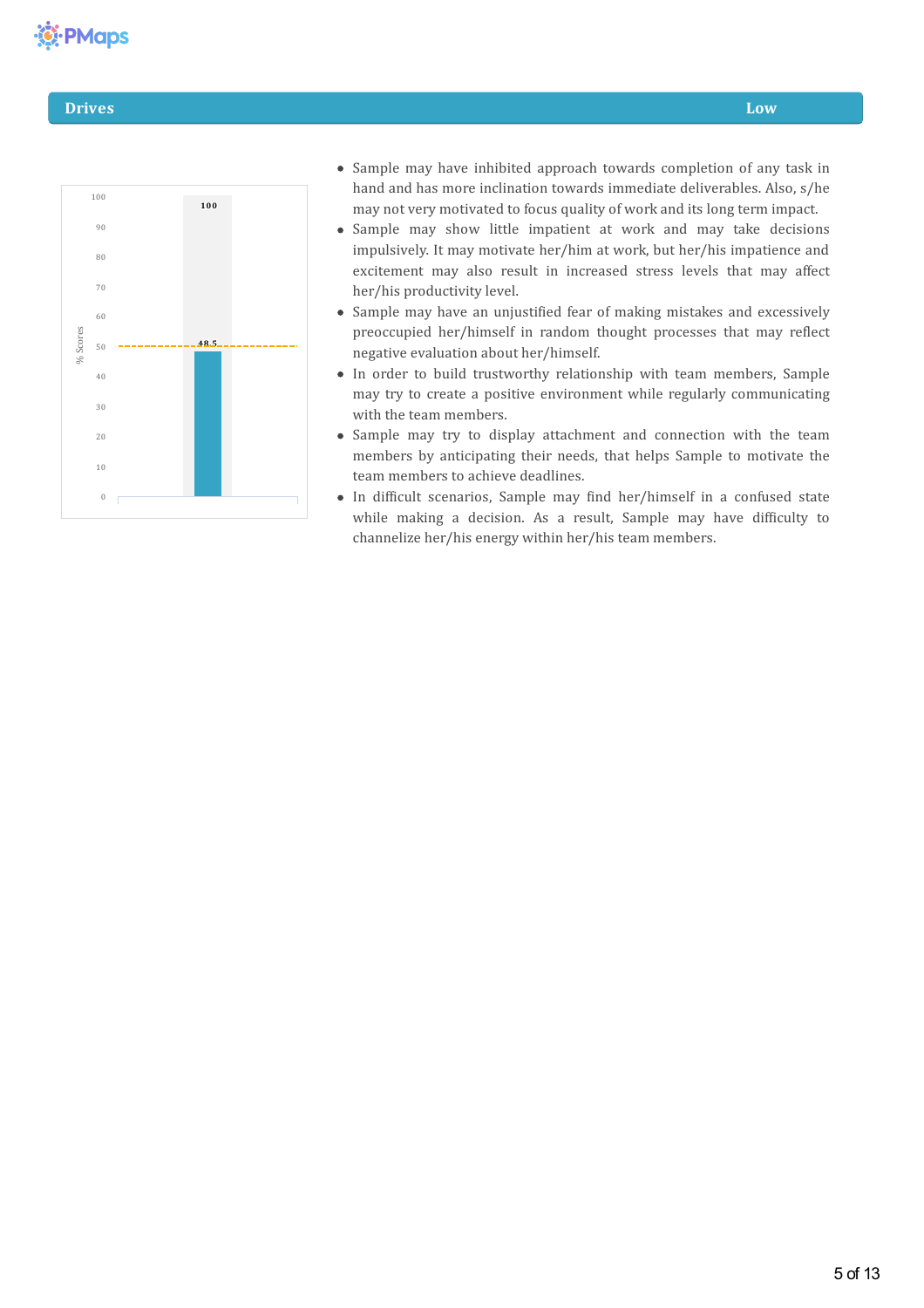# **Sample's Managerial Competencies- Detailed**

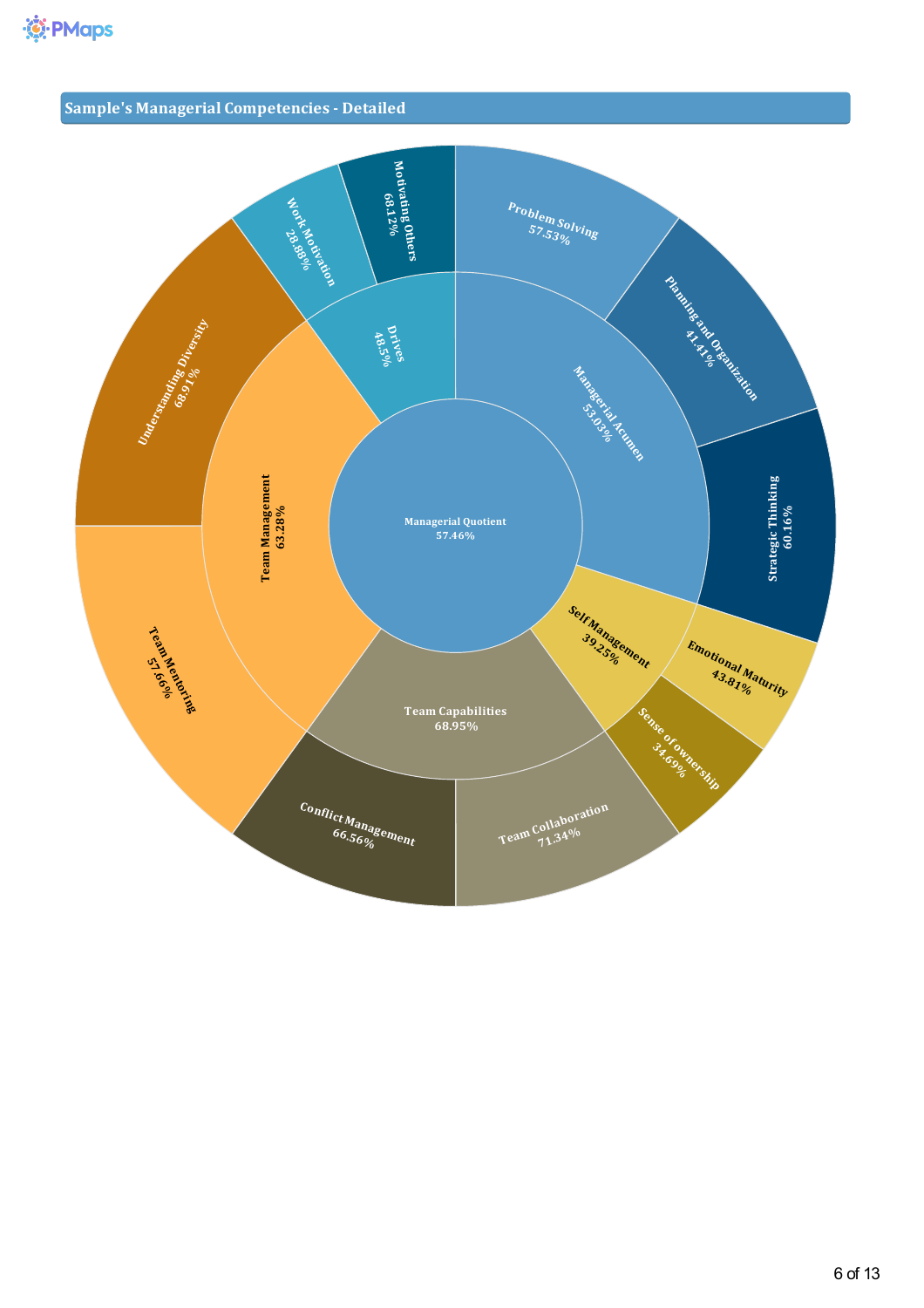

### **Managerial Acumen**



- Sample may be able to partially simplify the given problem and draw rational inferences to solve such problems,
- that may result in sound decision making. Sample may come up with unique ideas, but show more inclination towards a practical approach to offer a solution to the given problems.
- Sample may feel cautious about applying new ideas to a given problem and gives more preference to tried and established methods.
- Sample may find it difficult to stick with specific norms and conditions to apply different ideas for a given problem. As a result, it may affecting the presentation of outcomes in determined format.
- Sample's let go attitude to resolve an issue may hamper her/him to thoroughly evaluate a problem.
- Sample may understand other team members' perspective to solve difficult organizational problems and prefers to have an interactive approach to reach conclusions/solutions.
- Sample may have straightforwardness in her/his attitude, but may think twice before sharing the problem statement with team members without having any probable solution in mind.

## **Planning and Organization Low**

- Sample may have difficulty to work on projects/targets that require stringent follow up of existing norms and policies within the organization.
- Sample may not prefer to work systematically while drafting a plan of action and may also avoid advance planning impacting the timely delivery of the project.
- Sample may respect traditional and familiar ways of implementing strategies, but s/he finds it little difficult to modulate action plans with competitive workplace demands.

**Strategic Thinking Average**

- Sample's empirical and factual approach may indicate that, s/he may take time to strategically achieve grounded and measurable goals of the organization.
- Sample may be comfortable in using tried -and- tested strategies and may get cautious to propose any new or innovative strategies to meet organizational goals.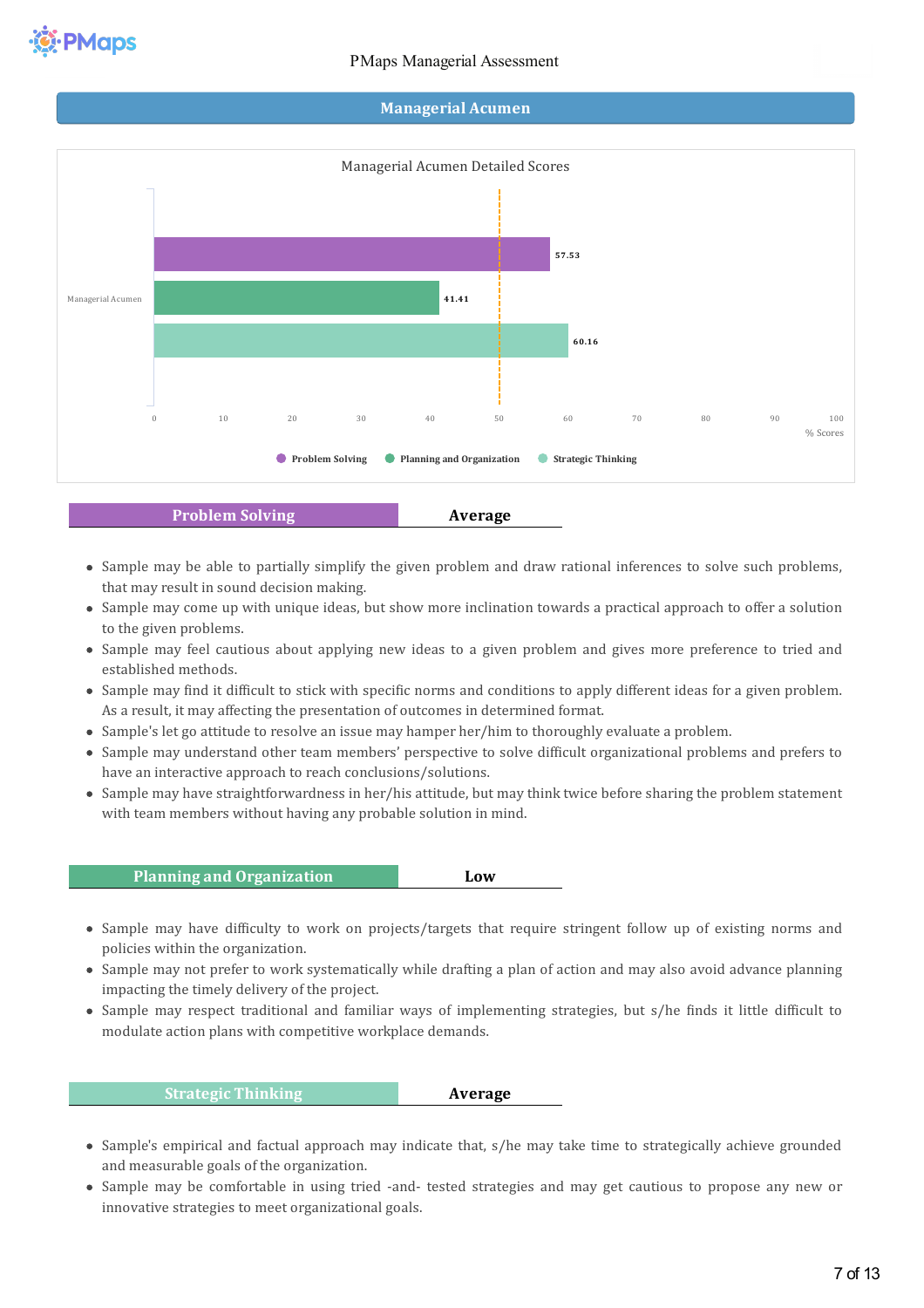#### **Self Management**



- When it comes to handling extremely stressful tasks or events, Sample may face difficulty to maintain a balance between emotional spontaneity and emotional constraint.
- Sample may have a positive and confident attitude and tend to ignore unnecessary criticism while paying all attention to successful completion of the task in hand.
- Sample may try to remain patient and calm during challenging circumstances at the workplace, thus giving a positive direction to the team to achieve the common goals.
- Sample may impulsively follow her/his own urges and express needs or feelings in an immediate manner to achieve organization's goals. If these needs or feelings are unmet, s/he may go through emotional annoyance and frustration.

# **Sense of ownership Low**

- Sample may not set particular standards to attain goals and may not be concerned about organization's protocol. Therefore, s/he may not look for opportunities in order to improve quality and level of the processes.
- Sample may show erratic approach to control the working conditions within the organization. Therefore, s/he may not able to take authority willingly to process the work.
- Sample may have guarantee of her/his actions taken within an organization. Thus, s/he may not get so affected by minor mistakes or failures to provide further duties and responsibilities.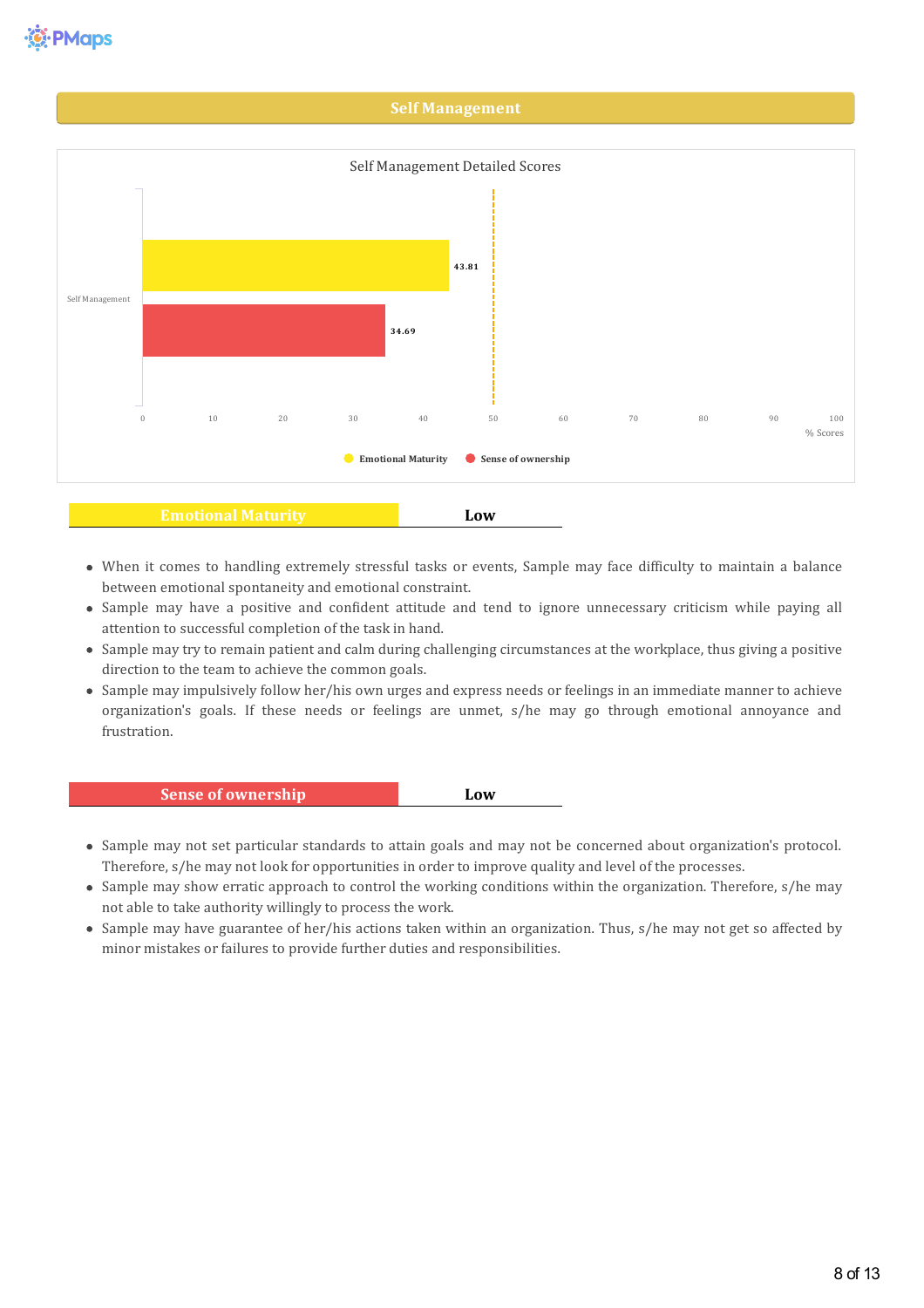





#### **Team Collaboration Above Average**

- Sample may show attentiveness in other team members and try to anticipate their views to reach any solution or take any decision that helps in working cooperatively within the team.
- Sample's persuasive personality may help her/him to have a realistic expectations of the team members and direct them to work in a competitive environment.
- Sample with her/his optimistic approach may try to develop relationships with other team members for successful collective decision making.
- Sample may like to communicate easily, thus, s/he may not be inhibited while discussing anything with the existing team members.
- Sample may conveniently share her/his work related experiences with the team members, that may help her/his team members to learn and freely share appropriate solutions collaboratively.
- Sample may like to participate with other team members to discuss any project, product or issue within the organization and try to develop their team spirit.

#### **Conflict Management Above Average**

- Sample may be more forceful than being assertive. As a result, s/he may give firm decisions to resolve conflicts within the team and may usually show commanding attitude towards conflict situations.
- Sample may take initiative to investigate any conflicting situation within the team and also may not hesitate to give solution to her/his team members.
- In case any con4licting situation arises within the team, Sample may feel emotionally disturbed while managing and resolving such disputes.
- Sample may be able to handle only those conflicting situations within the team, that s/he is familiar with and is within her/his comfortable zone.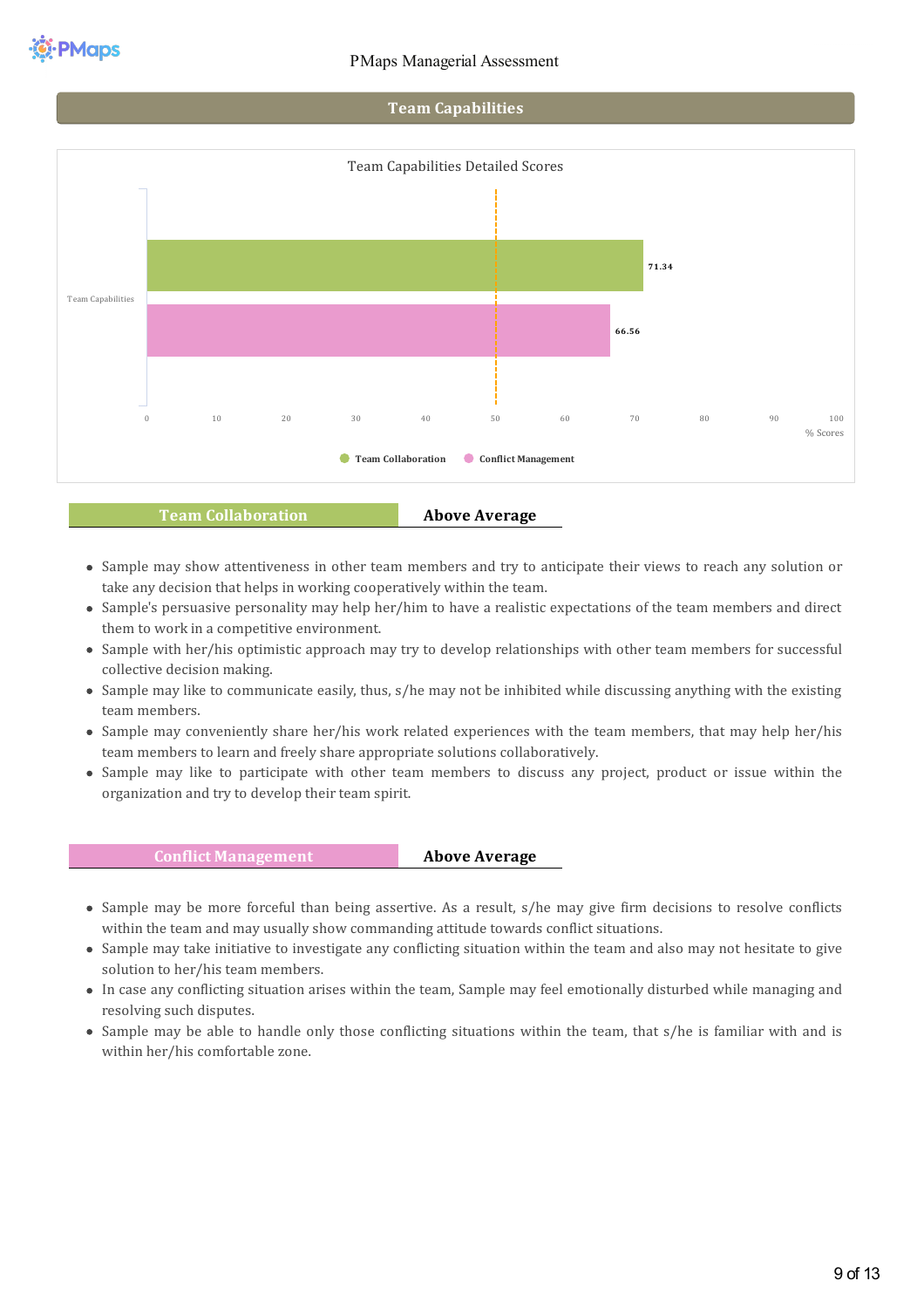

#### **Team Management**



#### **Team Mentoring Average**

- When it comes to mentoring other team members, Sample may not able to sometimes successfully transfer her/his knowledge or experiences to them.
- Sample may evaluate her/his positive and self decisive aspects before guiding and mentoring the team members successfully.
- Sample's nonconforming attitude may make it difficult for her/him to timely offer mentoring or training to her/his team members, that may negatively impact their growth in the organization.
- Sample may try to establish an environment for open interaction and reflect upon sensitive responses from her/his team members, that may help her/him to provide relevant guidance to them for successful completion of common goals.
- In the process of mentoring the team, Sample may show more bias towards the repetitive and established methods to deliver a training, that may impact the teams' innovative and exploratory thinking.

#### **Understanding Diversity Above Average**

- Sample may follow some orthodox assumptions and may find it little difficult to understand and accept the views and ideas shared by her/his team members from different cultural backgrounds.
- Sample may appreciate and encourage team members' contribution towards a given goal/project without criticizing their judgement or views based on their diverse background.
- Sample may show a genuine interest to attain diverse team members, that may help her/him to understand their thoughts and point of views at time of dealing with different project or a task.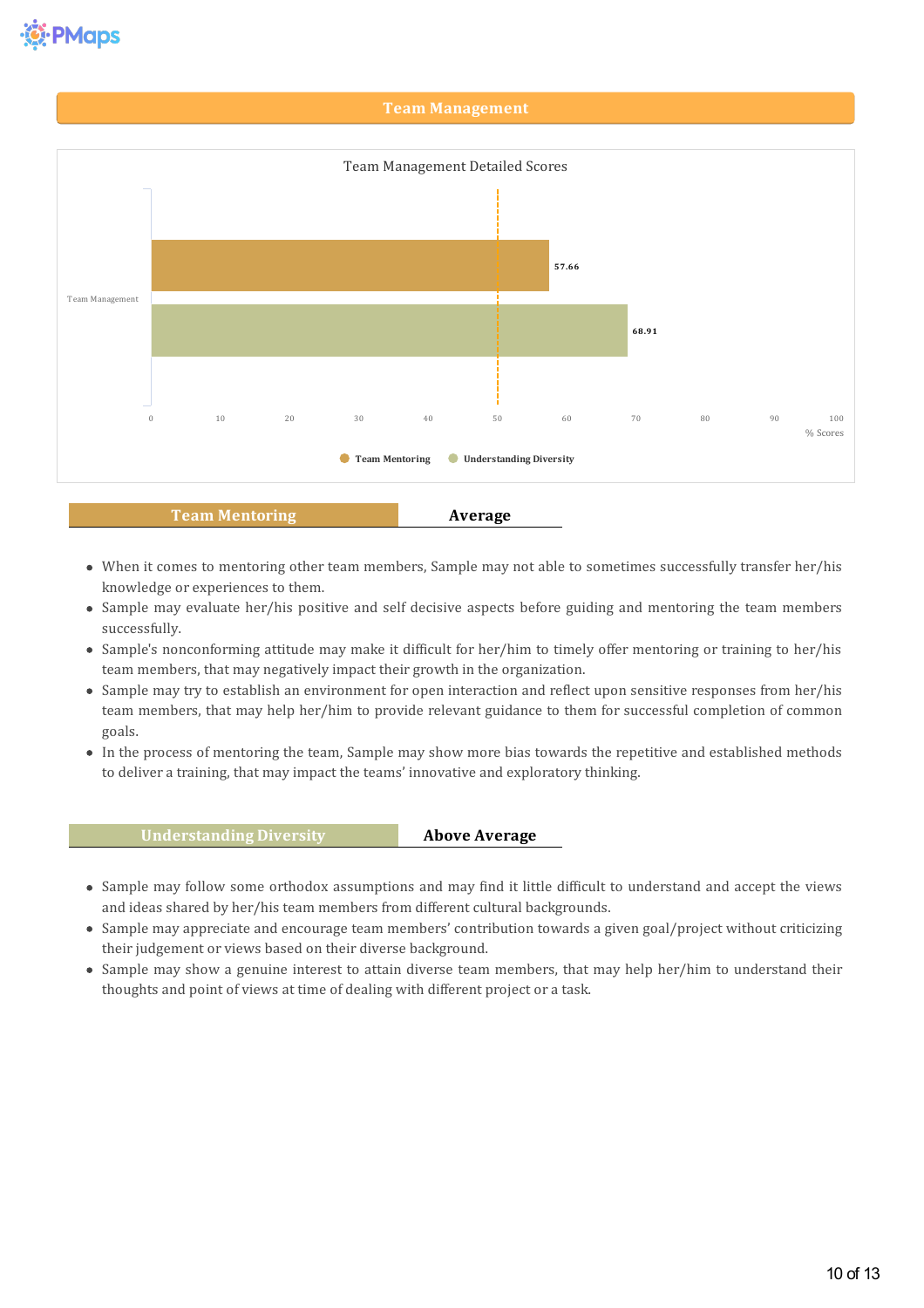

- Sample may neither have high professional standards, nor s/he be concerned about her/his own ambitions. Instead of signifying high standards, s/he may be self-critical, less task and goal oriented. Therefore, s/he has low motivation to achieve targeted tasks and goals.
- Sample may be more relaxed and has a composed attitude towards the work at the workplace. Therefore, s/he may be content with her/his current achievements and may not worry about the future vision.
- Sample may be confident in judging her/his own strengths and abilities in case of making decisions or solving problems as and when required at the workplace. Hence, Sample may be motivated enough to work effectively towards the given projects or targets.

#### **Motivating Others Above Average**

- Sample may develop a belief in terms of planning, and then sharing that vision with other team members. Due to this belief, s/he may be able to communicate ideas and strategies with the team members and further inspire them to achieve collective goals or mission.
- Sample may try to maintain informal relationship with her/his team members. At the time of delivering a project or a plan, s/he may successfully drive the team members and encourage them to do collaborative discussions. Still if needed, s/he may also be open to work by her/his own.
- Sample may think in constricted manner and feel stuck and unsure when confronted with unfamiliarsituations while making decisions. But in certain situations, s/he may attempt to motivate her/his team members to meet the desirable goals.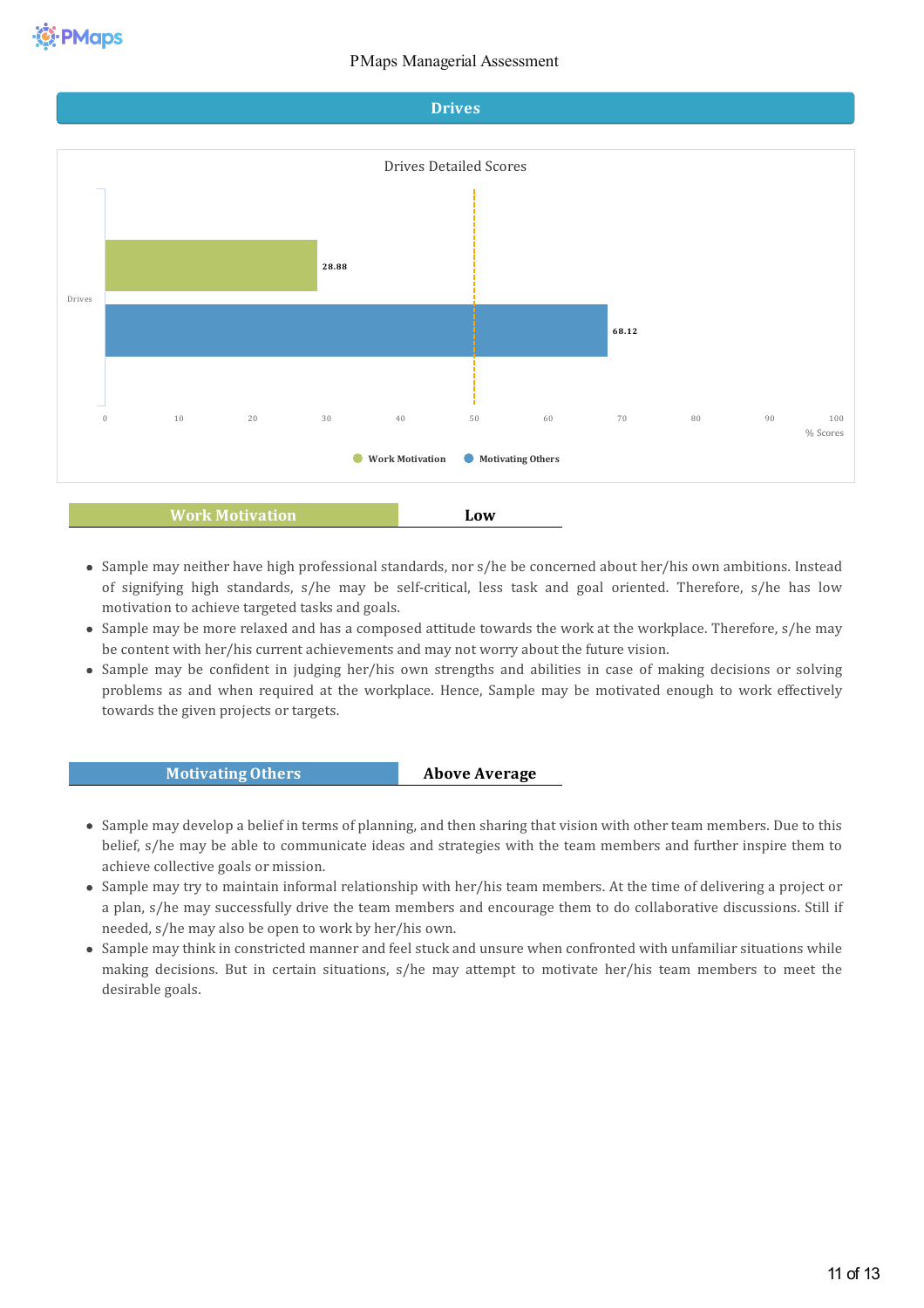

| <b>Appendix</b>                                                                           |                                                                                |  |  |
|-------------------------------------------------------------------------------------------|--------------------------------------------------------------------------------|--|--|
| <b>Descriptors of Low Range</b>                                                           | <b>Descriptors of High Range</b>                                               |  |  |
| <b>Warmth</b>                                                                             |                                                                                |  |  |
| Cold                                                                                      | Warm                                                                           |  |  |
| Impersonal, distant, cool, reserved, detached, formal, aloof.                             | Warm, outgoing, attentive to others, kind, easy-going.                         |  |  |
|                                                                                           | <b>Reasoning</b>                                                               |  |  |
| Instinctive                                                                               | Intellect                                                                      |  |  |
| Concrete thinking, low general mental capacity, unable to<br>handle abstract problems.    | Abstract-thinking, bright, high general mental capacity, fast<br>learner.      |  |  |
|                                                                                           | <b>Emotional Stability</b>                                                     |  |  |
| <b>Irritable</b>                                                                          | <b>Emotionally Stable</b>                                                      |  |  |
| Emotionally reactive, affected by feelings, emotionally less<br>stable, easily upset.     | Emotionally stable, adaptive, mature, faces reality calmly.                    |  |  |
| <b>Dominance</b>                                                                          |                                                                                |  |  |
| <b>Docile</b>                                                                             | Aggressive                                                                     |  |  |
| Cooperative, avoids conflict, submissive, humble, obedient,<br>easily led, accommodating. | Dominant, assertive, aggressive, competitive, stubborn, bossy.                 |  |  |
|                                                                                           | <b>Liveliness</b>                                                              |  |  |
| <b>Restrained</b>                                                                         | Lively                                                                         |  |  |
| Serious, restrained, prudent, introspective, silent.                                      | Spontaneous, enthusiastic, happy go lucky, cheerful,<br>expressive, impulsive. |  |  |
|                                                                                           | <b>Rule Consciousness</b>                                                      |  |  |
| <b>Rebellious</b>                                                                         | <b>Dutiful</b>                                                                 |  |  |
| Expedient, nonconforming, disregards rules, self-indulgent.                               | Rule-conscious, conforming, moralistic, organised, rule bound.                 |  |  |
| <b>Social Boldness</b>                                                                    |                                                                                |  |  |
| Shy                                                                                       | <b>Socially Assertive</b>                                                      |  |  |
| Shy, threat-sensitive, timid, hesitant, intimidated.                                      | Socially bold, venturesome, thick skinned, uninhibited.                        |  |  |
| Sensitivity                                                                               |                                                                                |  |  |
| <b>Tough</b>                                                                              | Sensitive                                                                      |  |  |
| Objective, unsentimental, tough minded, self-reliant, rough.                              | Sensitive, sentimental, tender minded, intuitive.                              |  |  |
| <b>Vigilance</b>                                                                          |                                                                                |  |  |
| <b>Trusting</b>                                                                           | <b>Suspicious</b>                                                              |  |  |
| Trusting, unsuspecting, accepting, unconditional.                                         | Vigilant, suspicious, skeptical, distrustful.                                  |  |  |
| <b>Privateness</b>                                                                        |                                                                                |  |  |
| <b>Extrovert</b>                                                                          | <b>Introvert</b>                                                               |  |  |
| Forthright, genuine, artless, naive, unpretentious, involved.                             | Private, discreet, no disclosing, shrewd, polished, diplomatic 13              |  |  |